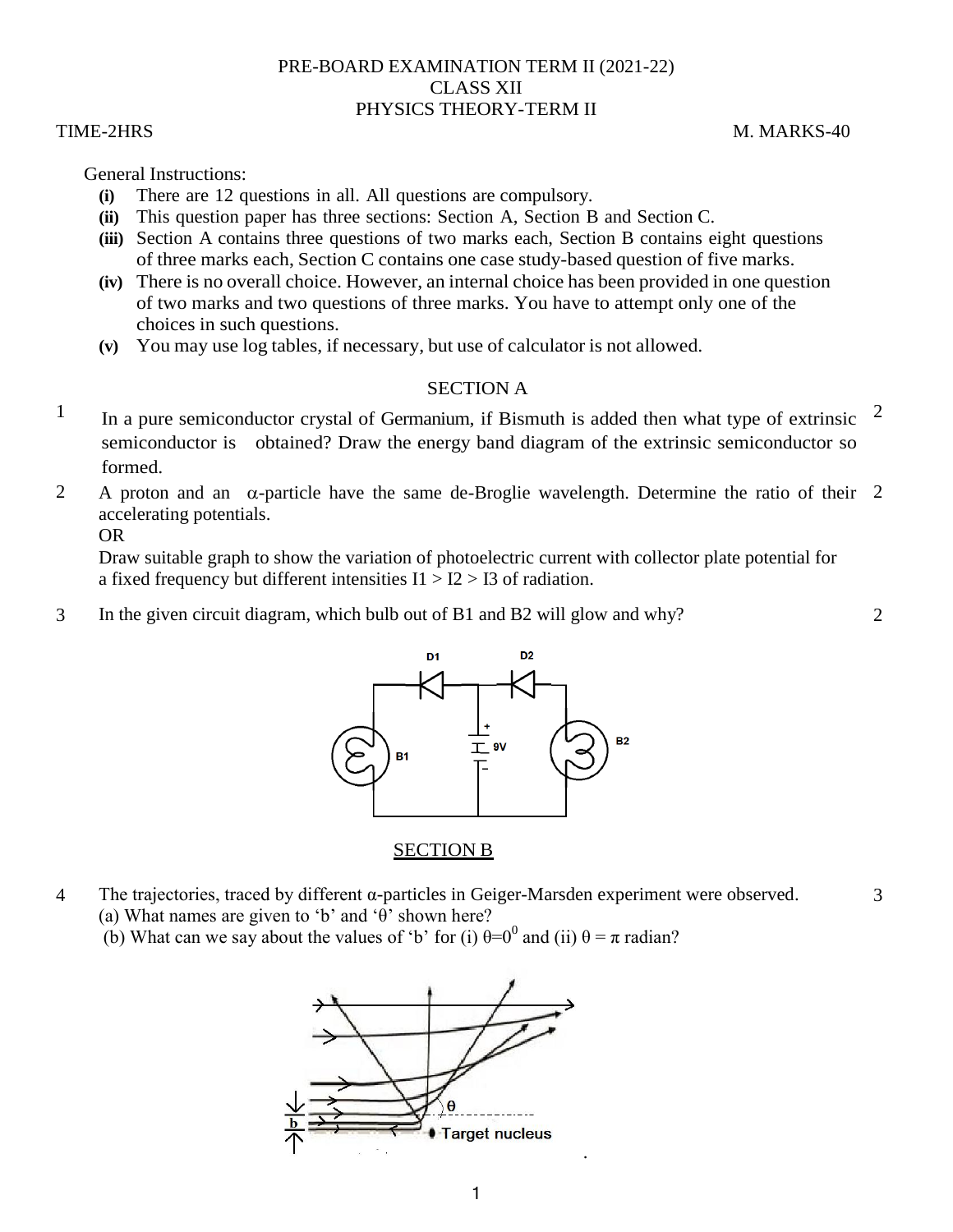5 Explain with a proper diagram how an ac signal can be converted into dc (pulsating) signal with output frequency as double than the input frequency using p-n junction diode. Give its input and output waveforms.

3

3

6 Calculate the energy release in MeV in the deuterium-tritium fusion reaction:

```
{}_{1}^{2}H + {}_{1}^{3}H \longrightarrow {}_{2}^{4}He + {}_{0}^{1}n + QUsing the data:
m(^2_1H) = 2.014102 u
m(^3_1H) = 3.016049 u
m(^{4}_{2}He) = 4.002603 u
      m_n = 1.008665 u
 Given, 1u = 931.5 \text{ MeV}/c^2.
```
7 Plot a graph to show the variation of the angle of deviation as a function of angle of incidence for 3 light rays passing through a prism. Write the relation for the refractive index of the prism in terms of the angle of minimum deviation and the angle of the prism.

OR

Sketch the graphical variation of the interference pattern in Young's double - slit experiment.

8 Answer following questions (on the basis of data given in the following table and your understanding 3 of the related studied concepts.: -

In a school laboratory, following lenses are available: -

| Serial no. of lens          |                 |     |     | $\Delta$ |     | 6 |    |  |  |
|-----------------------------|-----------------|-----|-----|----------|-----|---|----|--|--|
| Focal length of lens f (cm) | 50 <sub>1</sub> | 100 | 100 | 20 l     | -10 |   | 25 |  |  |
| Aperture of lens A (cm)     |                 |     | 20  |          | ⌒   |   |    |  |  |

All these lenses are converging lenses.

(i)Which lens would you select as objective to design a compound microscope?

(ii) Which lens would you choose as objective to prepare an astronomical telescope?

(iii) Aperture for objective for astronomical telescope is chosen carefully so as: -

a to gather less light.

- b to gather more light
- c Neither a nor b is correct.
- 9 The graph between the frequency (v) of the incident light and maximum kinetic energy  $(E_k)$  of 3 emitted photoelectrons is shown. Find the values of (i) threshold frequency, and (ii) work function from the graph.

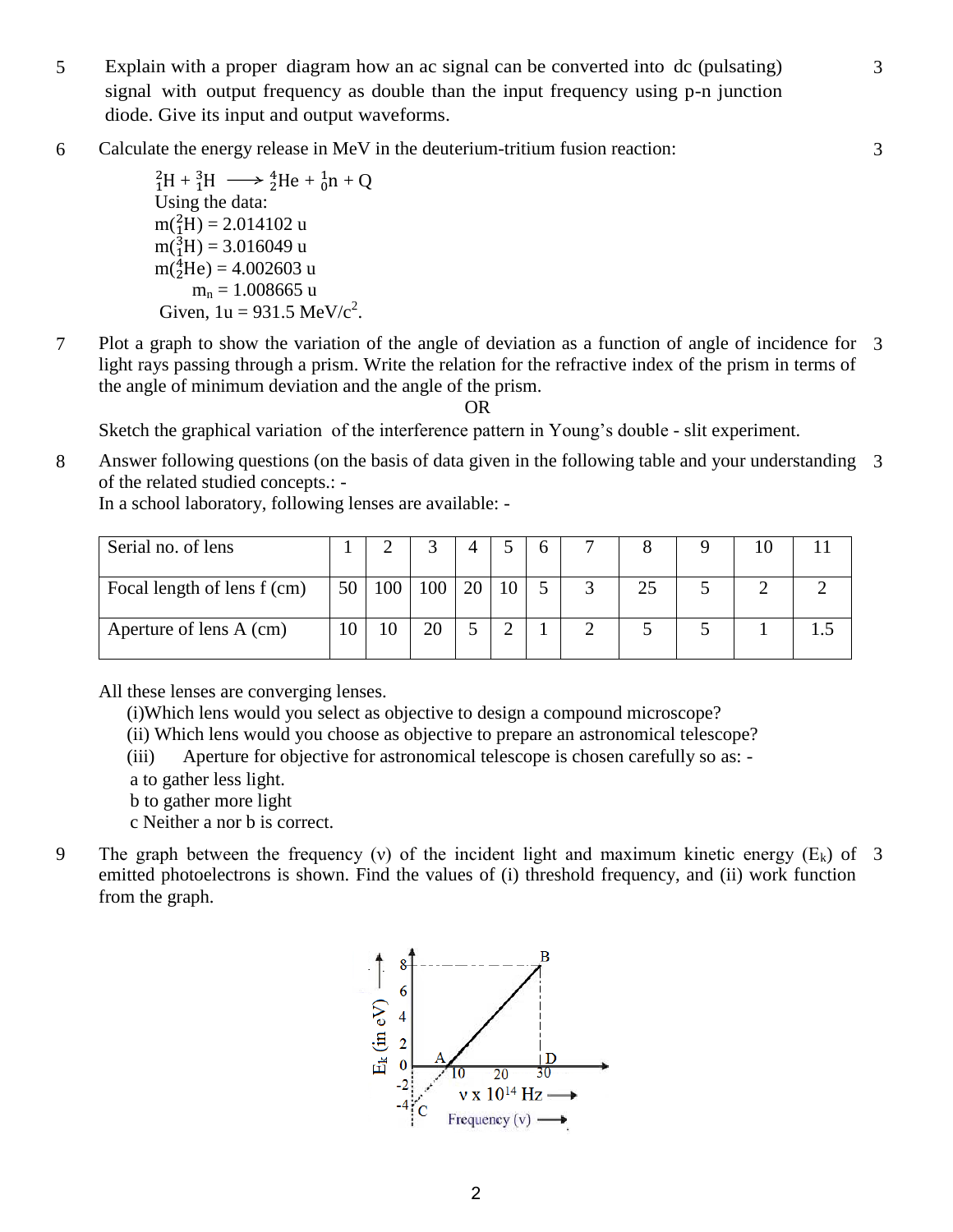10 Three rays (1, 2, 3) of different colours fall normally on one of the sides of an isosceles right angled 3 prism as shown. The refractive index of prism for these rays is 1.39, 1.47 and 1.52 respectively. Find which of these rays get internally reflected and which get only refracted from AC. Trace the paths of rays. Justify your answer with the help of necessary calculations.



- 11 Identify the part of electromagnetic spectrum which is
	- (i) Suitable for radar system used in aircraft navigation.
	- (ii) Produced by bombarding a metal target by high speed electrons.
	- (iii) Used as a diagnostic tool in medicine.

OR

Light from a point source in air falls on a convex spherical glass surface of refractive index 1.5 and radius of curvature 20 cm. the distance of light source from glass surface is 100 cm. At what position is the image formed?

#### SECTION-C

### 12 CASE STUDY: MIRAGE IN DESERTS



To a distant observer, the light appears to be coming from somewhere below the ground. The observer naturally assumes that light is being reflected from the ground, say, by a pool of water near the tall object.

Such inverted images of distant tall objects cause an optical illusion to the observer. This phenomenon is called mirage. This type of mirage is especially common in hot deserts. Based on the above facts, answer the following questions:

- a) Which of the following phenomena is prominently involved in the formation of mirage in deserts?
	- (i) Refraction, Total internal Reflection
	- (ii) Dispersion and Refraction
	- (iii) Dispersion and scattering of light
	- (iv) Total internal Reflection and diffraction.

5